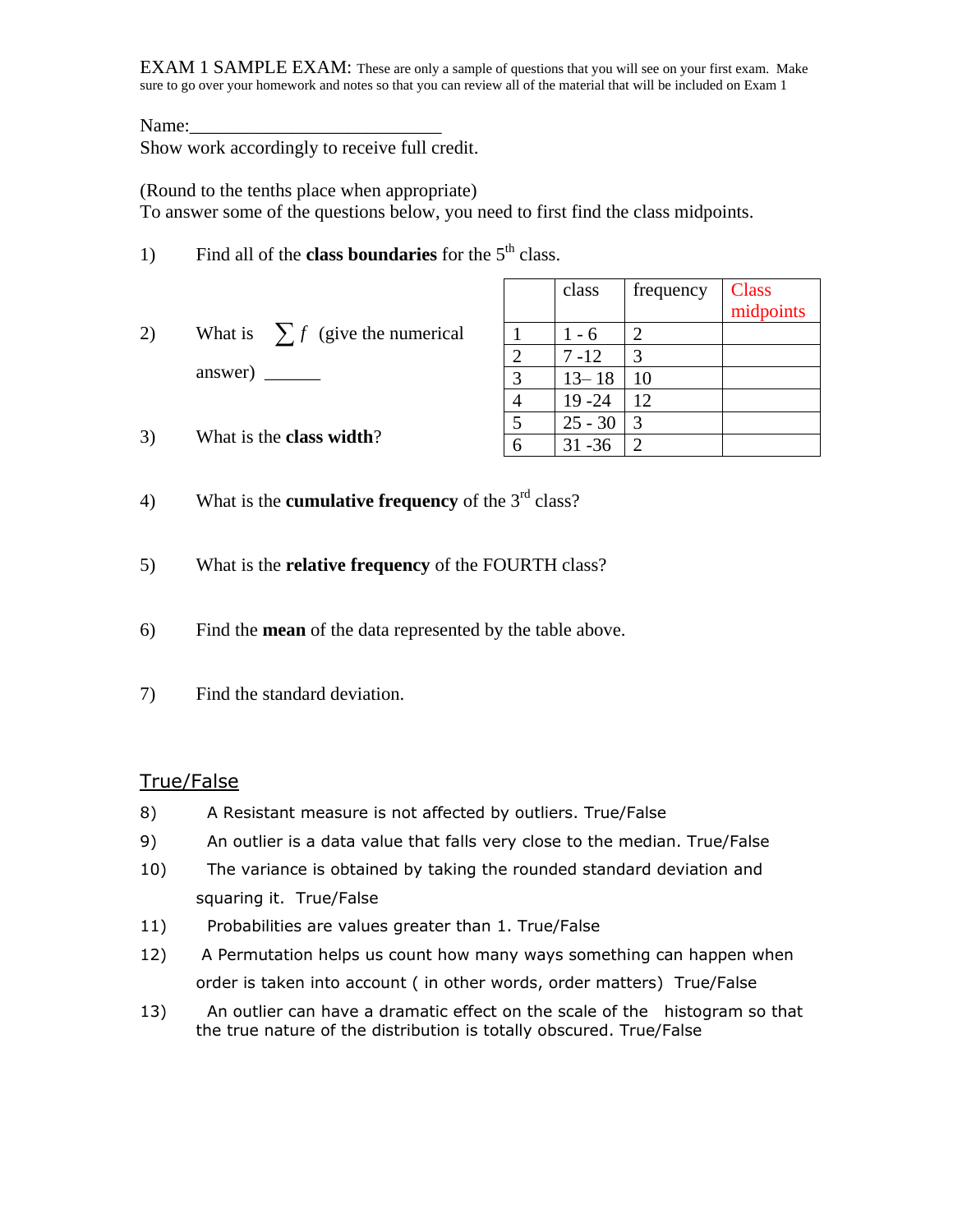Name:

Recruits for a police academy were required to undergo a test that measures their exercise capacity. Below is the sample data of their exercise capacity (in minutes) for 11 recruits. ( round accordingly using the rounding rules we talked about in class)

10, 19, 20, 22, 25, 27, 30, 32, 33, 34, 34

- 14) Find the median of the data set.
- 15) Find the mean of the data set.
- 16) Find the variance.
- 17) Find the mode.
- 18) Is the distribution ( for the data above) skewed to the left, skewed to the right, or is it symmetric? Explain how you determined this.

|                | 19) The 5 number summary for a set of data is: |  |  |
|----------------|------------------------------------------------|--|--|
| Min: 55 Q1: 88 | Q2: 147    Q3: 216    Max: 535                 |  |  |

Using the 1.5 X IQR criterion, determine whether any outliers exist.

20) Consider the boxplot displaying the amount of time (in minutes) it took 50 different students to answer a complicated math problem correctly. Use the graph to answer the questions below.



**A.** Based on the shape of the variable's distribution, what is the value of the median?

**B.** What percentage of the students took longer than 60 minutes to answer the problem?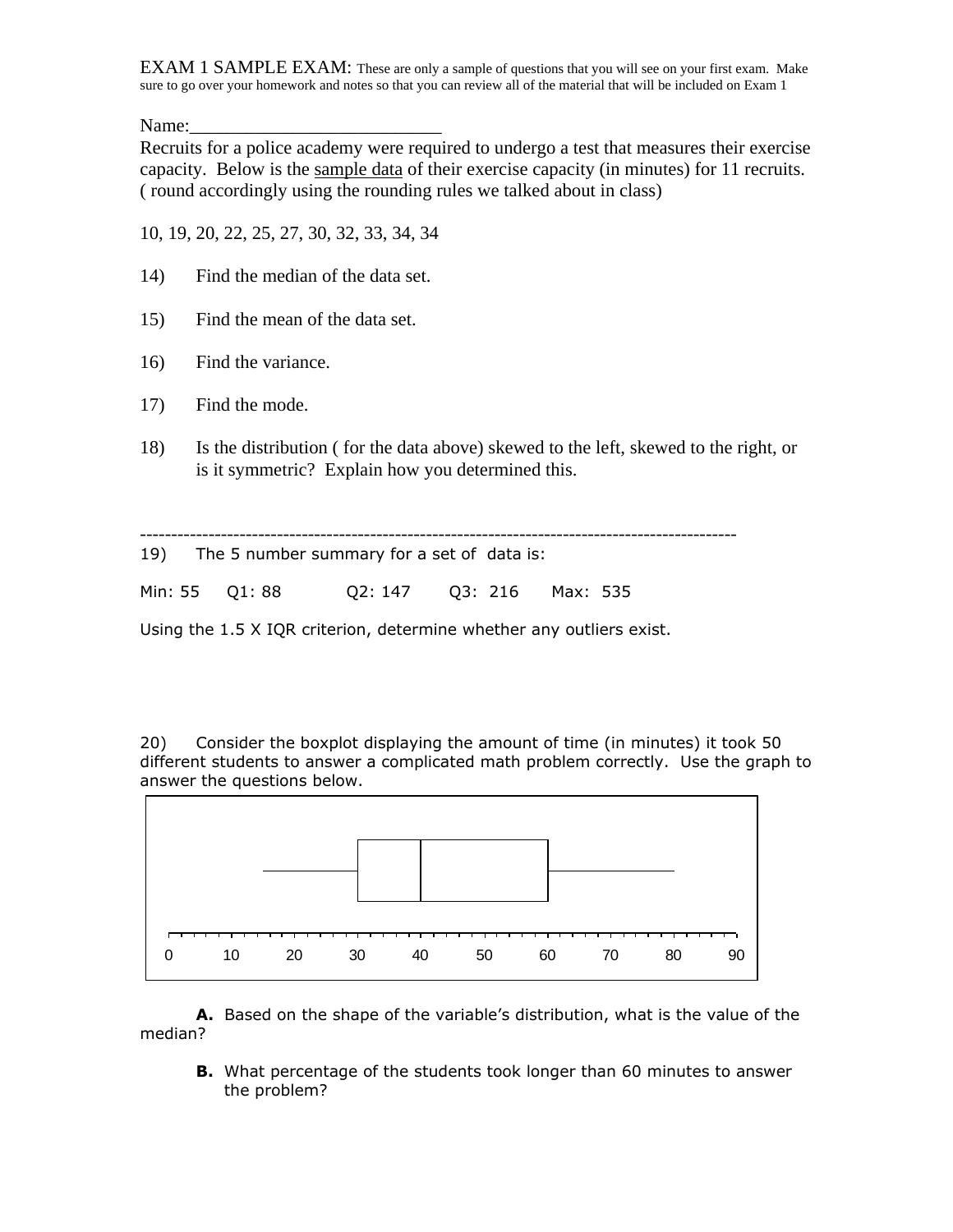| Name: |  |
|-------|--|
|       |  |

21)Birth weights have a bell shaped distributed with a mean of 3418 grams and a standard deviation of 495 grams. Using the EMPIRICAL RULE, what is the approximate percentage of weights between 2428 and 4408.

22) The heights of Kenneth Cole cologne bottles have an average of 4.75 inches, and a standard deviation of .01 inch. The heights of Armani cologne bottles have an average of 5.1 inches, and a standard deviation of .017 inch. Calculate the Z score for a Kenneth Cole bottle that is 4.725 inches tall and also calculate the Z score for an Armani bottle that is 5.12 inches tall. **Which is the unusual z-score?** ( round z-scores to 2 places after decimal)

|               | Coke | Pepsi | Store Brand | Total |
|---------------|------|-------|-------------|-------|
|               |      |       | Cola        |       |
| Under 21      | 40   |       |             |       |
| Age $21 - 40$ | 35   | 20    | 30          |       |
| Over 40       | 20   | 30    |             |       |

The table below shows the soft drinks preferences of people in three age groups.

If one of the 255 subjects is randomly selected, find the probability that

Total 95 75 85 255

( Keep your answers in fraction form)

23) The person is under 21 years of age **or** drinks the Store Brand Cola

24)The person is over 40 years of age **given** that they drink Pepsi.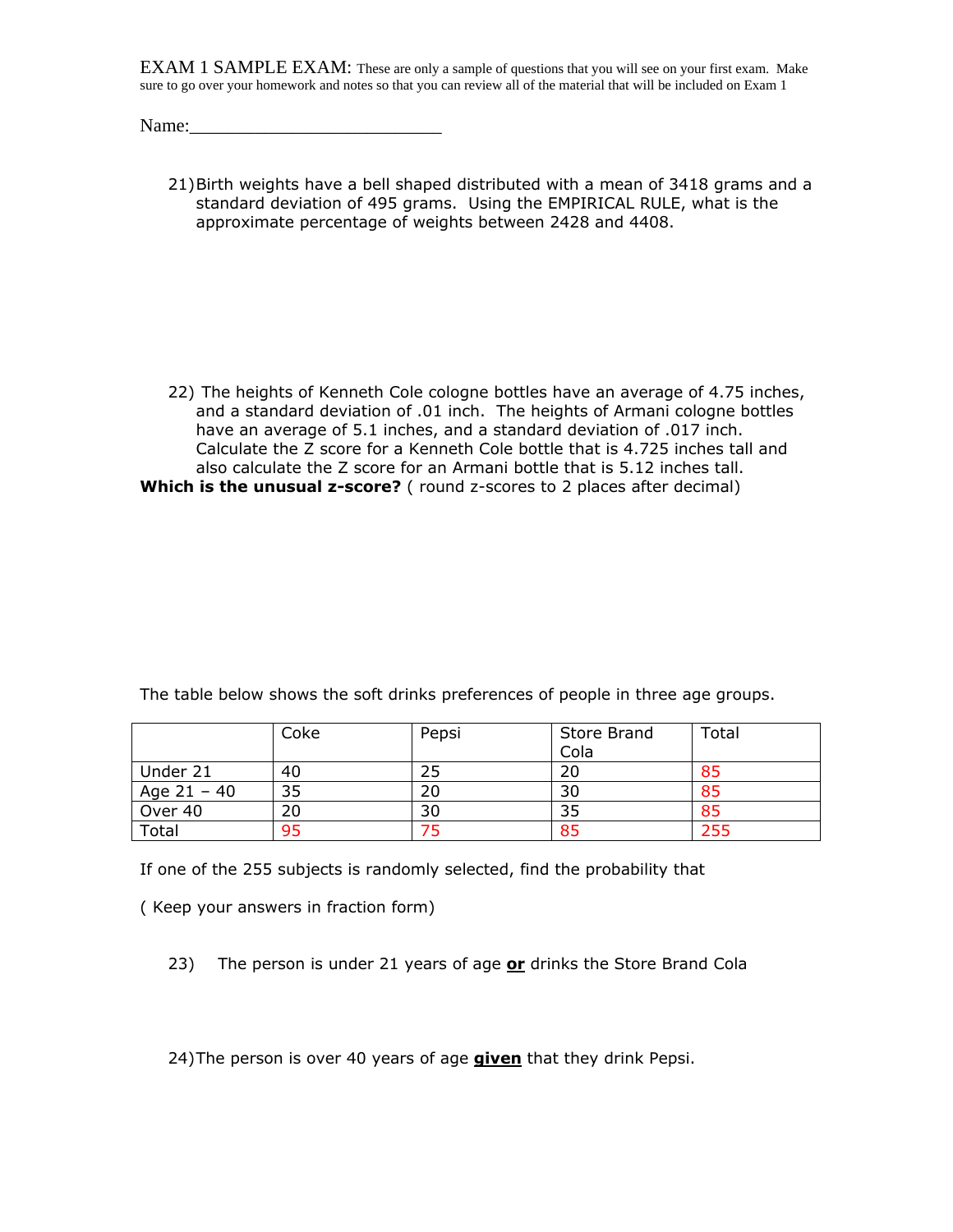- 25)A card is drawn from a well-shuffled deck of 52 cards. What is the probability of drawing a *queen* **or** *a king*? (Round answer to the thousandths place)
- 26)Based on your answer **is it unusual** that you will draw a queen or a king? Explain using the rule for unusual.
- 27)Are the two events disjoint (in other words are the two events mutually exclusive)?

-----------------------------------------------------------------------------------------------

- 28) There are 45 members on the board of directors for a local private hospital.
	- a. If they must elect a chairperson, first vice chairperson, second vice chairperson, and secretary, **how many** different slates of candidates are possible?
	- b. If they must form an ethics subcommittee of four members **how many** different subcommittees are possible?

## FILL IN THE BLANK:

- 29)The \_\_\_\_\_\_\_\_\_\_\_\_\_\_\_\_\_\_ is a resistant measure of center.
- 30)The \_\_\_\_\_\_\_\_\_\_\_\_\_\_\_ is a resistant measure of spread.
- 31) The notation used for the sample mean is \_\_\_\_\_\_\_\_\_\_
- 32) The notation used for the population standard deviation is
- 33) The notation used for the sample standard deviation is \_\_\_\_\_\_\_\_\_